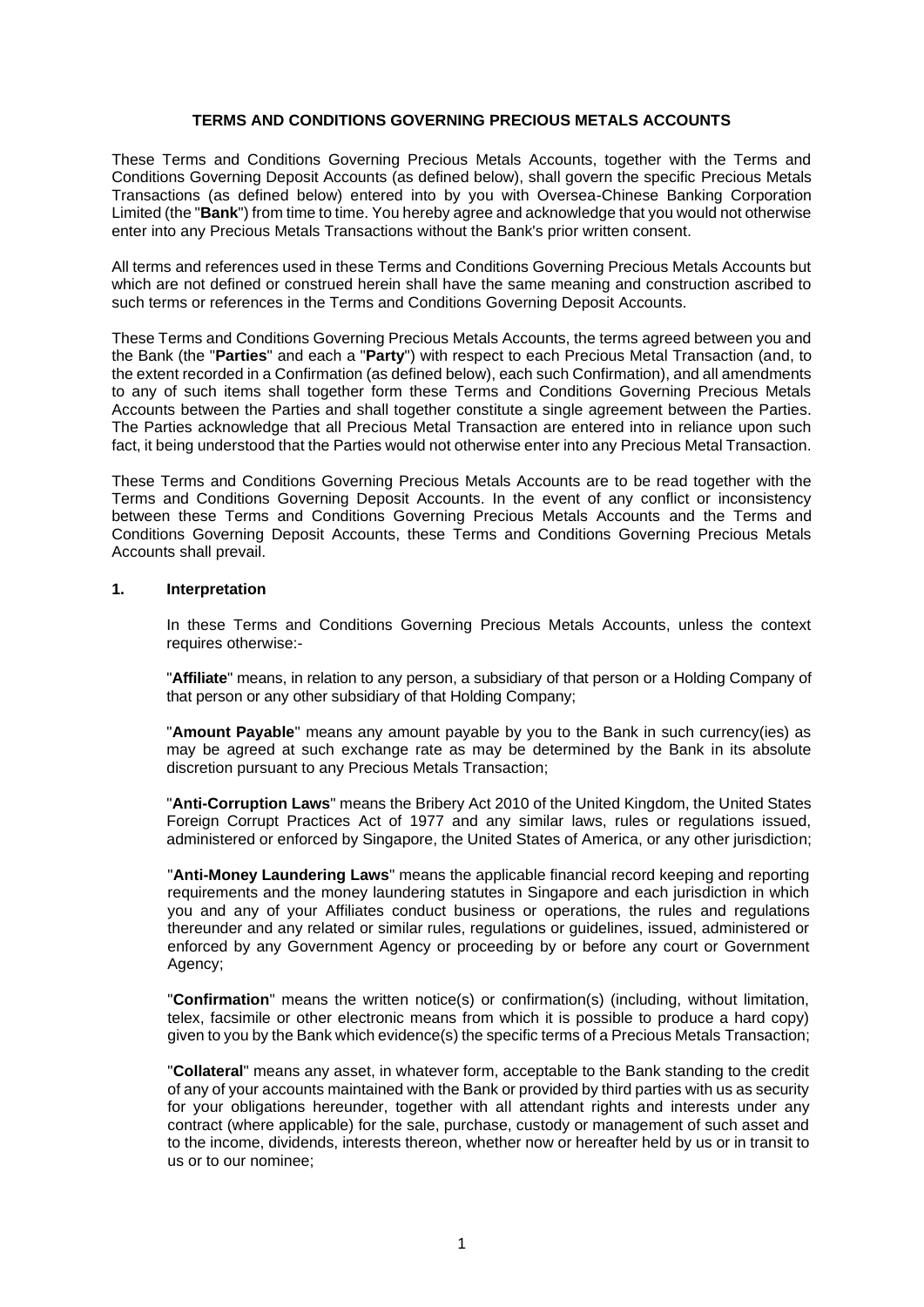"**Controlled**" means where one person (either directly or indirectly and whether by share capital, voting power, contract or otherwise) has the power to appoint and/or remove the majority of the members of the governing body of another person or otherwise controls or has the power to control the affairs and policies of that other person and that other person is taken to be "controlled" by the first person;

"**Currency Obligation**" means any obligation of a Party to deliver a Permitted Currency pursuant to a Precious Metals Transaction;

"**Cut-off Date and Time**" means such time as determined by the Bank and notified to you to be the latest date and time by which the Bank must receive the funds pursuant to any Precious Metals Transaction;

"**Electronic Instruction**" means any instructions or requests transmitted through electronic mail and/or any other form of electronic communication;

"**Event of Default**" in relation to you means the occurrence of any of the following events:

- (a) you fail to pay any amount due under any Precious Metals Transaction or these Terms and Conditions Governing Precious Metals Accounts at the time, in the currency and in the manner specified by the Bank;
- (b) you fail to perform or comply with any obligation under any Precious Metals Transaction or these Terms and Conditions Governing Precious Metals Accounts;
- (c) you fail to maintain any required Collateral with the Bank;
- (d) any representation or warranty made or deemed to be made by you herein or any document delivered hereunder or in relation to these Terms and Conditions Governing Precious Metals Accounts is not complied with or proves to be untrue in any material respect;
- (e) there is a loss of or impairment to the first priority status of any security or the Collateral given by you to the Bank;
- (f) any of your indebtedness is declared to be due and payable (other than by regularly scheduled payment) prior to the stated maturity thereof;
- (g) the commencement, presentation, filing or institution by petition, application, order for relief or otherwise of any bankruptcy, insolvency, composition, dissolution, reorganisation, arrangement, liquidation or other analogous event relating to you or any provider of Collateral under any applicable law;
- (h) if you are insolvent or are unable to pay your debts as and when they fall due or if you threaten to stop or stop or suspend payment of all or a material part of your debts, begin negotiations or take such further steps with a view to deferring, rescheduling or rearranging all or any part of your indebtedness or make or propose to make a general assignment or composition for the benefit of your creditors or a moratorium is declared in respect of all or substantially all your indebtedness;
- (i) an encumbrancer takes possession of, or a trustee, receiver, judicial manager, manager or similar officer is appointed for, or a distress, execution, attachment or other process is levied or enforced upon any of your accounts with the Bank or upon any part of your assets;
- (j) you suffer, in the opinion of the Bank, a material adverse change in your financial condition, or you fail to give adequate assurance satisfactory to the Bank of your ability to perform your obligations under these Terms and Conditions Governing Precious Metals Accounts or any Precious Metals Transaction within forty-eight (48) hours (or such other period as specified by the Bank) of a request by the Bank to do so;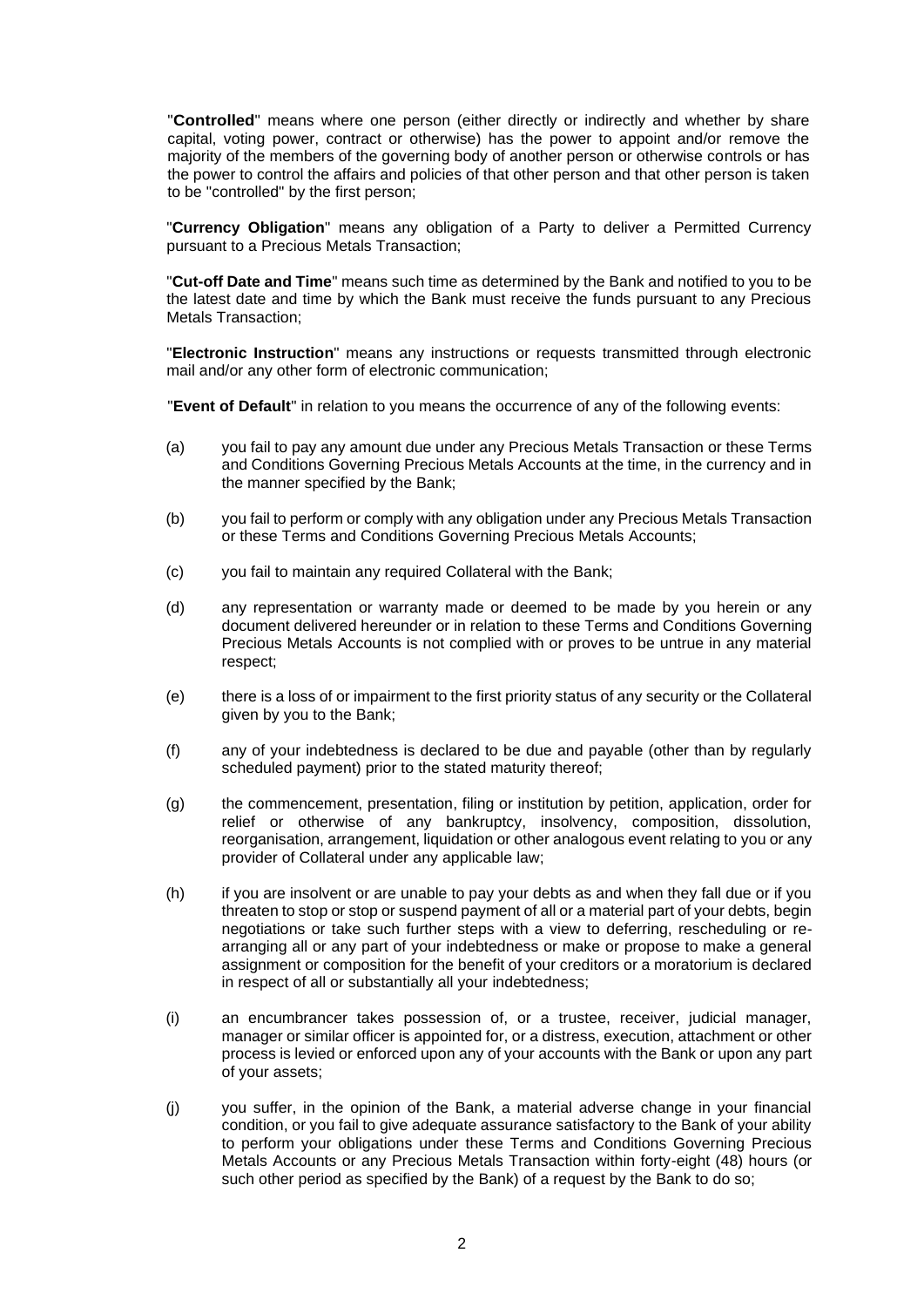- (k) if you cease or threaten to cease to carry on all or a substantial part of your business;
- (l) if you (for individuals) shall become deceased, bankrupt or incapacitated;
- (m) it becomes unlawful for the Bank or you to perform any Precious Metals Transaction or the obligations hereunder;
- (n) all or a substantial part of your assets are transferred or otherwise disposed of by you or are seized, nationalised, expropriated or compulsorily acquired by any government or agency;
- (o) any legal proceeding is instituted against you which in the Bank's opinion may materially affect your ability to perform or comply with any one or more of your obligations under these Terms and Conditions Governing Precious Metals Accounts or any Precious Metals Transaction;
- (p) any event occurs or circumstances arise which the Bank determines give(s) reasonable grounds for believing that you may not be able to perform or comply with any one or more of your obligations under these Terms and Conditions Governing Precious Metals Accounts or any Precious Metals Transaction; or
- (q) any event occurs, which under the law of any relevant jurisdiction, has an analogous or equivalent effect to any of the events mentioned in the above:

"**Generic Risk Disclosure Statement**" means the generic risk disclosure statement setting out the risks involved in entering into Precious Metals Transactions, as appended in the Appendix hereto;

"**Government Agency**" means any government or governmental agency, public, statutory, semi-governmental or judicial entity, body or authority (including, but without limitation, any stock exchange or self-regulatory organisation established under any law or regulation);

"**Holding Company**" means, in relation to a company or corporation, any other company or corporation in respect of which it is a subsidiary and a "Holding Company" shall, for the avoidance of doubt, include an "ultimate holding company" (defined in Section 5A of the Companies Act, Chapter 50 of Singapore);

"**Instructions**" mean the instructions (which includes Electronic Instructions) issued or to be issued by you to the Bank in furtherance of the transactions contemplated by these Terms and Conditions Governing Precious Metals Accounts, and "**to instruct**" shall be construed accordingly;

"**Majority owned**" means the holding beneficially or legally of more than 50 per cent of the issued share capital (or equivalent) or voting rights of such person (excluding any part of that issued share capital (or equivalent) that carries no right to participate beyond a specified amount in a distribution of either profits or capital);

"**Permitted Currency**" means such currencies as may be designated by the Bank from time to time for any particular Precious Metals Transaction;

"**Precious Metals**" means investments in gold, silver, or such other precious metals that the Bank may permit you to enter into from time to time (including but not limited by way of derivative transactions), and at such specifications that the Bank may permit;

"**Precious Metals Transaction**" means any transactions (including, but not limited to, derivative transactions) in relation to Precious Metals that the Bank may, at your request, enter into with you, including without limitation to any purchase or sale of Precious Metals;

"**Restricted Person**" means, at any time: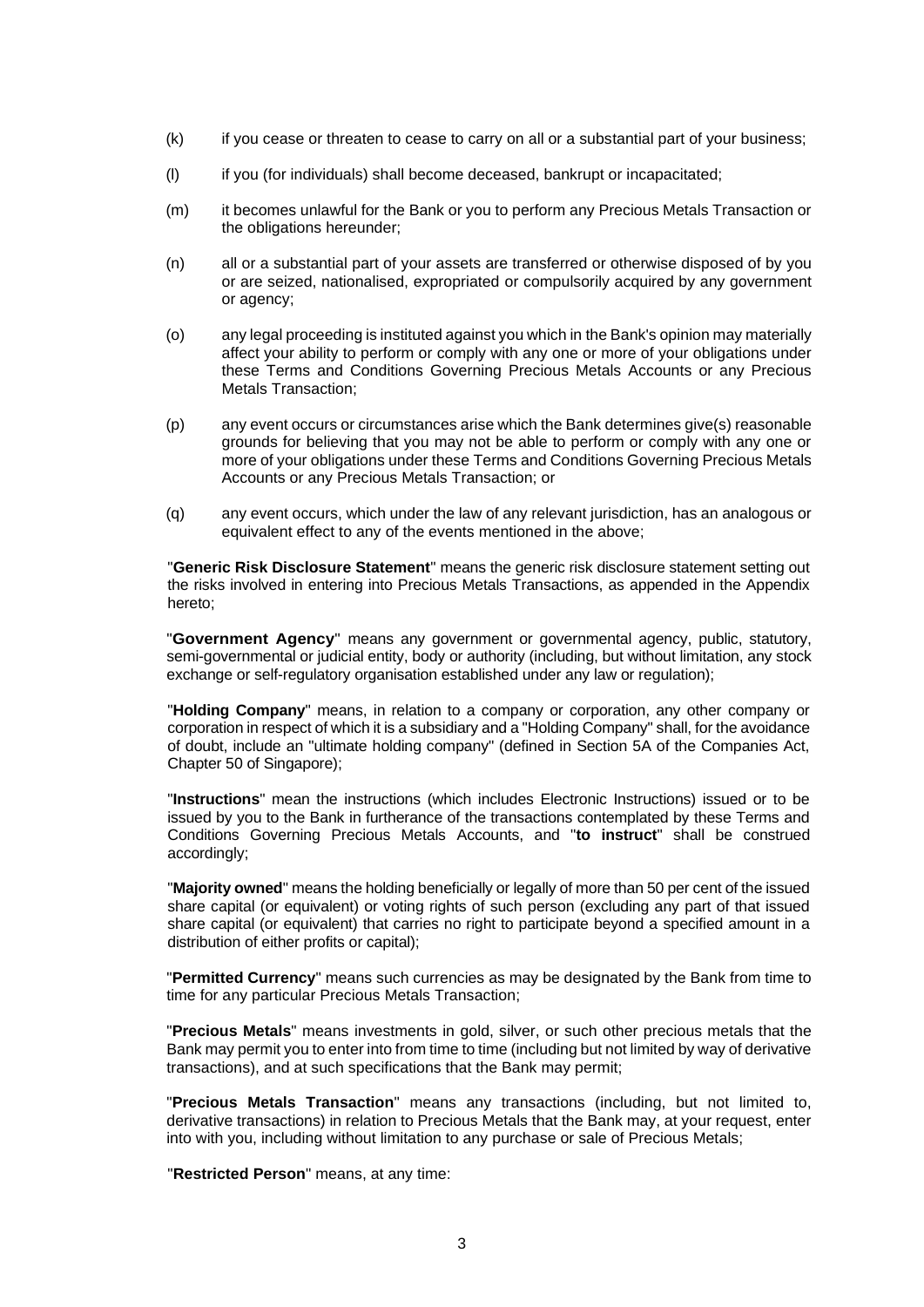- (a) any person listed in any Sanctions related list of designated persons maintained by a Sanctions Authority;
- (b) any person operating, organised, resident, incorporated, registered or legally domiciled in a Sanctioned Country; or
- (c) any person controlled on majority owned by, or acting on behalf of or under the direction of, a person described in (a) or (b) above;

"**Sanctioned Country**" means, at any time, a country or territory which is the subject or target of any comprehensive or country-wide or territory-wide Sanctions, including but not limited to North Korea, Iran, Syria, Cuba and Crimea region of the Ukraine;

"**Sanctions**" means any trade, economic or financial sanctions, embargoes or restrictive measures or related laws or regulations enacted, imposed, administered or enforced from time to time by:

- (a) the United States government, including those administered by the Office of Foreign Assets Control of the U.S. Department of the Treasury or the U.S. Department of State;
- (b) the United Nations Security Council;
- (c) the European Union and any European Union member state;
- (d) the United Kingdom;
- (e) the Monetary Authority of Singapore; or
- (f) any other relevant government authority (including, for the avoidance of doubt, such government authority having jurisdiction over (i) you and/or the Bank (whether based on its jurisdiction of incorporation or the place of its trade, business or other operational activities) or (ii) transaction(s) contemplated by this Agreement),

(each, a "**Sanctions Authority**");

"**Taxes**" means any present or future tax (including without limitation, any value added tax, goods and services tax, consumption tax) levy, impost, duty, fee, deduction or withholding of any nature and by whatever name called, by and on whomsoever wherever imposed, levied, collected, assessed or withheld;

"**Terms and Conditions Governing Deposit Accounts**" means the terms and conditions governing deposit accounts opened with the Bank as amended and supplemented from time to time;

"**Trade Date**" means the date that the Bank enters into any Precious Metals Transaction with you;

"**Transaction Price**" means the price as determined by us in our absolute discretion for the sale or purchase of Precious Metals in accordance with these Terms and Conditions Governing Precious Metals Accounts; and

"**Value Date**" means the date specified as such in the Confirmation, which shall be the due date for payment of the Amount Payable in relation to each Precious Metals Transaction or if such date is not a Business Day, it shall be the next Business Day immediately succeeding.

#### **2. Risk Disclosure for Precious Metals Transactions**

(a) You agree to be solely responsible for considering carefully and seeking advice from your legal, regulatory, tax, business, investment, financial, accounting and other professional advisers as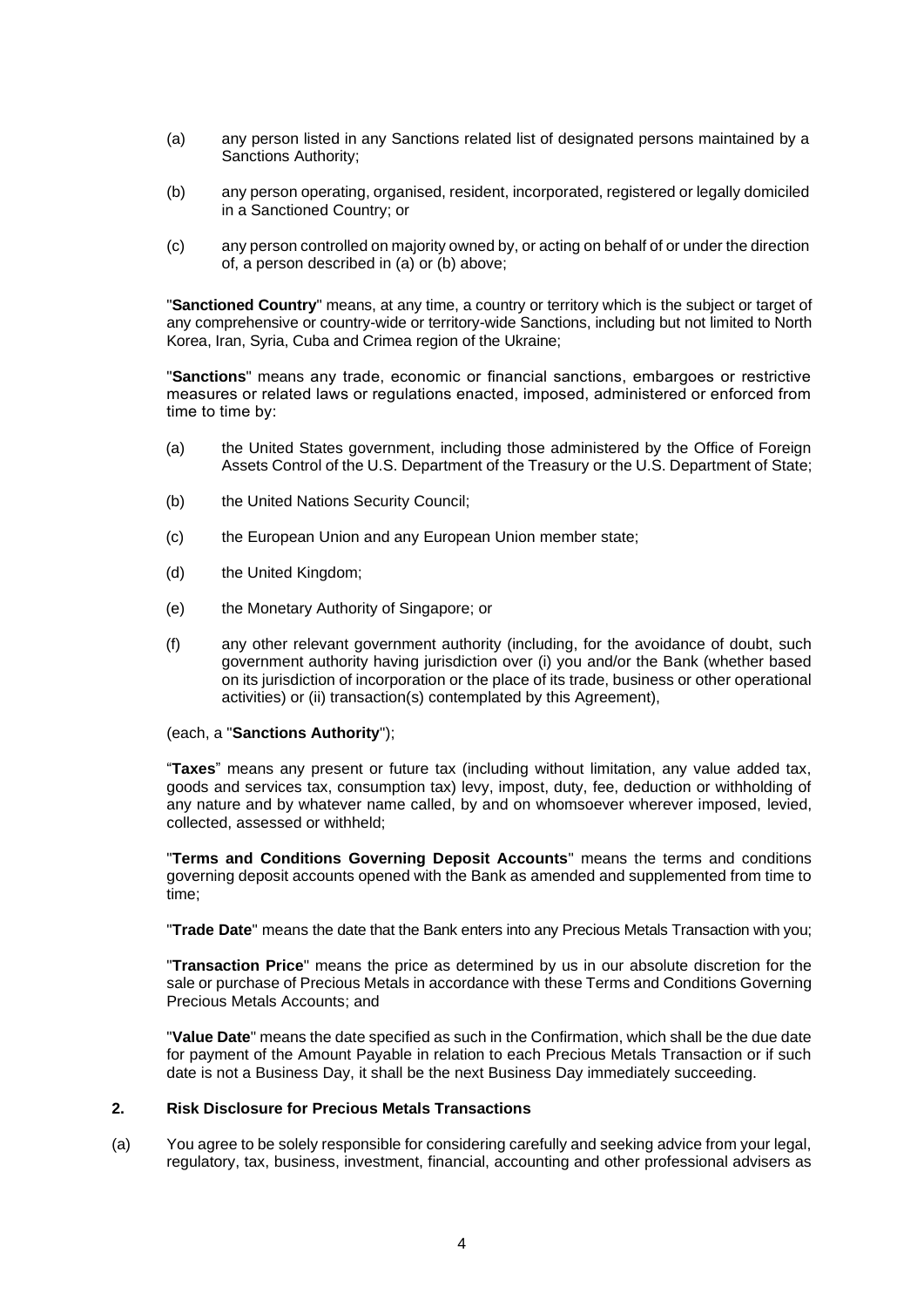may be required regarding the risks of the Precious Metals Transactions before entering into any Precious Metals Transactions with the Bank from time to time.

(b) Each Precious Metals Transaction is accepted by the Bank on the basis that you have read, fully understood and agreed to these Terms and Conditions Governing Precious Metals Accounts, the Terms and Conditions Governing Deposit Accounts and the contents of the Generic Risk Disclosure Statement. You acknowledge and confirm to the Bank that you have read the Generic Risk Disclosure Statement and understand and accept the risks involved in entering into Precious Metals Transactions with the Bank from time to time.

#### **3. Provision of Precious Metals Investment Services**

- (a) The Bank may in its sole and absolute discretion, at your request, agree to enter into Precious Metals Transactions with you. The Bank may from time to time agree with you to act on your Instructions for the purchase and sale of Precious Metals and the processing of such transactions ("**Services**").
- (b) You agree to pay for the purchase of Precious Metals pursuant to any Precious Metals Transaction, where you have Instructed the Bank to purchase such Precious Metals, at the Transaction Price. You further agree to forthwith pay the Bank, where applicable, any sum(s) in connection with a Precious Metals Transaction which is or are due and payable by you.
- (c) The foregoing funds shall be received by the Bank before the respective Cut-off Date and Time in full and freely transferable funds in the required currency without set-off, counterclaim, restriction or condition and shall be made free and clear and without deduction for any present or future Taxes. If any deduction or withholding is required for or on account of any Taxes, you shall pay such additional amount as is necessary to ensure that we receive the full amount which we would otherwise have received had no such deduction or withholding been required. You shall further pay the full amount of such deduction to the relevant taxation authority in accordance with any applicable law.
- (d) In consideration of the Bank entering into any Precious Metals Transaction, you accept that the Bank may retain a fee for each Precious Metals Transaction effected with you as principal. This will be at such rate and on such basis reasonably determined by the Bank in its absolute discretion from time to time.
- (e) All Precious Metals Transactions shall be effected in the relevant unit of measurement of the relevant Precious Metal reflected in the Confirmation, subject to such minimum amount as the Bank may determine from time to time. The Transaction Price (or its equivalent) for any Precious Metal Transaction shall be quoted by us to you as soon as reasonably practicable after we received Instructions from you in relation thereto.
- (f) The Bank reserves the right, in its sole discretion and without assigning any reason, on or before the Value Date, or, if the funds are not received in accordance with Clause 3(c) of these Terms and Conditions Governing Precious Metals Accounts, at any time, not to accept any funds received (or to accept only part of such funds) for a purchase of Precious Metals. In such event, the Bank will notify you as soon as practicable and any funds received but not accepted for the purposes of the Precious Metals will be paid to such account as notified by you or if the Bank has not been notified of such account or that such account notified by you have ceased to be operative, to any of your account(s) as the Bank shall in its absolute discretion determine or by way of cheque or in some form as determined by the Bank.
- (g) Without prejudice and in addition to the foregoing, you agree to indemnify the Bank for any loss or costs suffered or incurred in unwinding a Precious Metals Transaction if the funds are not received in accordance with Clause 3(c) of these Terms and Conditions Governing Precious Metals Accounts.

# **4. Precious Metals Accounts**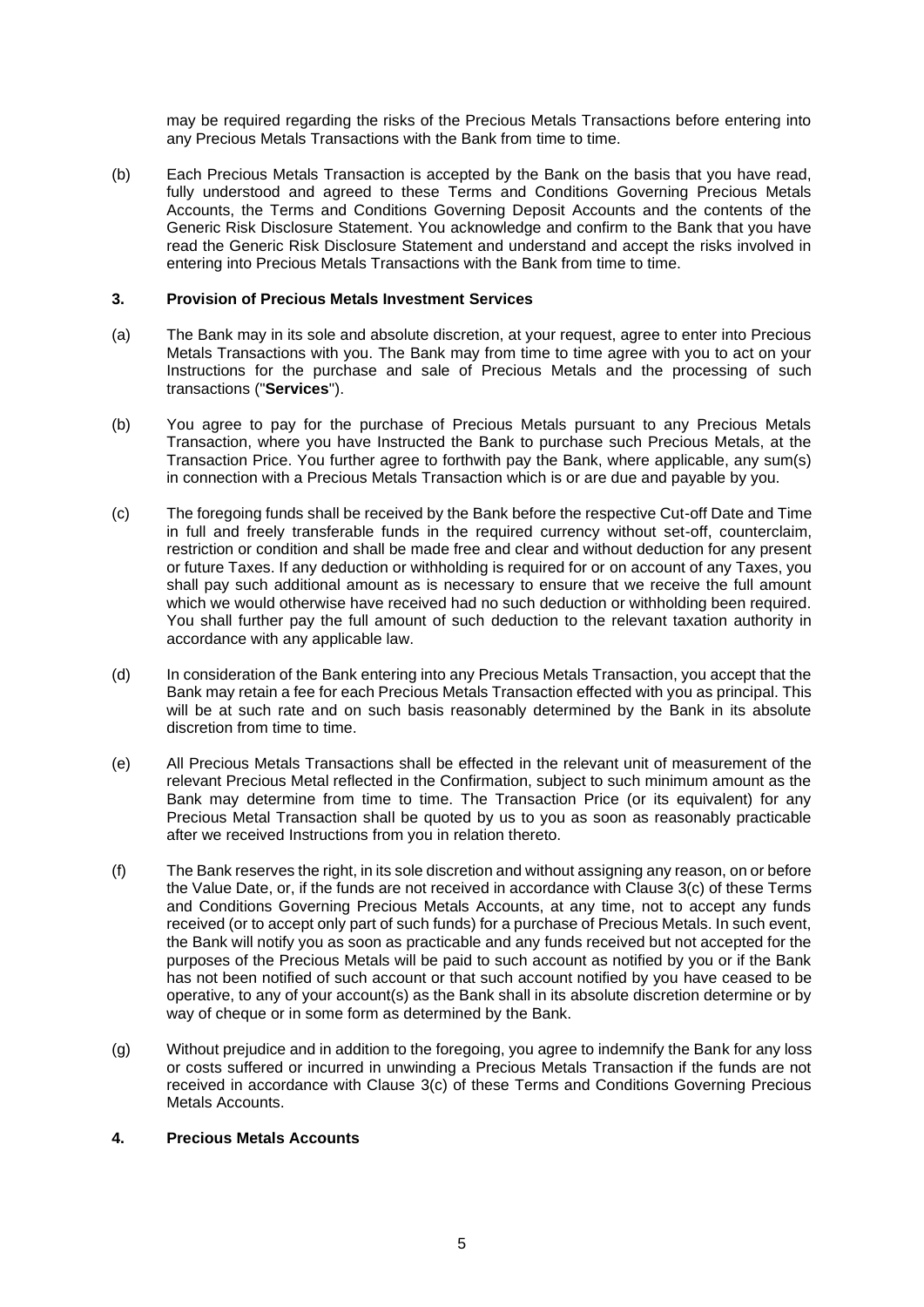- (a) You hereby authorise the Bank to open and maintain one or more accounts (each a "**Precious Metals Account**") for the purposes of entering into the Precious Metals Transactions, where necessary.
- (b) Any Precious Metals in your Precious Metals Account(s) may only be dealt with through the Bank. Notwithstanding any terms stated herein, any sale, purchase, delivery or withdrawal of Precious Metals in any physical form into or from your Precious Metals Account(s) is not permitted at any time. You will not be permitted to make any transfers of Precious Metals, in any form whatsoever, into or from your Precious Metals Account(s).
- (c) The Bank shall not be under any duty and/or liability in any circumstances to hold or deliver any Precious Metals in physical form and you shall have no right to demand and/or request for physical delivery of any Precious Metals at any time. For the avoidance of doubt, you shall have no interest, proprietary or otherwise, in any Precious Metals held by us.
- (d) There shall be no yield or interest payable to you for all or any Precious Metals in your Precious Metals Account(s).
- (e) Without prejudice to the generality of Clause 21 of the Terms and Conditions Governing Deposit Accounts, on the termination of your Precious Metals Account(s), the Bank may:-
	- (i) sell such quantity of Precious Metals in your Precious Metals Account(s) at the Transaction Price and pay to you such net amount (after deduction of any expenses incurred in connection therewith and/or any fee or charge payable by you under these Terms and Conditions Governing Precious Metals Accounts) based in such currency using the prevailing exchange rate as at a date to be determined by us in our absolute discretion. You acknowledge that the prevailing Transaction Price of such quantity of Precious Metals may be substantially less than the original amount you had invested and all losses in connection therewith shall be borne by you. For the avoidance of doubt, the Bank shall be under no duty to sell such quantity of Precious Metals at the best price obtainable; and/or
	- (ii) discharge the Bank's liability in respect of the quantity of Precious Metals in the terminated Precious Metals Account(s) by mailing you a cashier's order or a banker's draft for such net amount based on the prevailing exchange rate as at a date to be determined by the Bank in its absolute discretion or through any other means as the Bank may reasonably deem fit.
- (f) If, in the Bank's opinion, any event having a significant impact on the price and/or trading of Precious Metals has occurred, including but not limited, to market disruption and other analogous events, the Bank reserves the right to make any adjustment(s) to your Precious Metals Account(s). The Bank will, as soon as practicable, notify you of such adjustment(s) which shall be binding on you provided that the adjustment(s) are made in good faith.

# **5. Successful Precious Metals Transactions**

- (a) Upon the successful execution of any request to perform a Precious Metals Transaction, the Bank will credit or debit your Precious Metals Account(s) with the quantity of Precious Metals pursuant to each such Precious Metals Transaction as soon as reasonably practicable after the Trade Date. Notwithstanding any matters stated herein, you understand that any value of Precious Metals reflected in your Precious Metals Account(s) is indicative of the marked-tomarket value in your Precious Metals Account(s) as at the applicable Value Date(s).
- (b) Any losses, costs, charges and expenses incurred and/or suffered by the Bank in performing or executing your Instructions shall be borne by you and the Bank shall be entitled to debit such losses, costs, charges and expenses from your account from which monies were debited or credited, or your other account(s) with the Bank.
- (c) In relation to any Precious Metals Transactions involving the sale of Precious Metals:-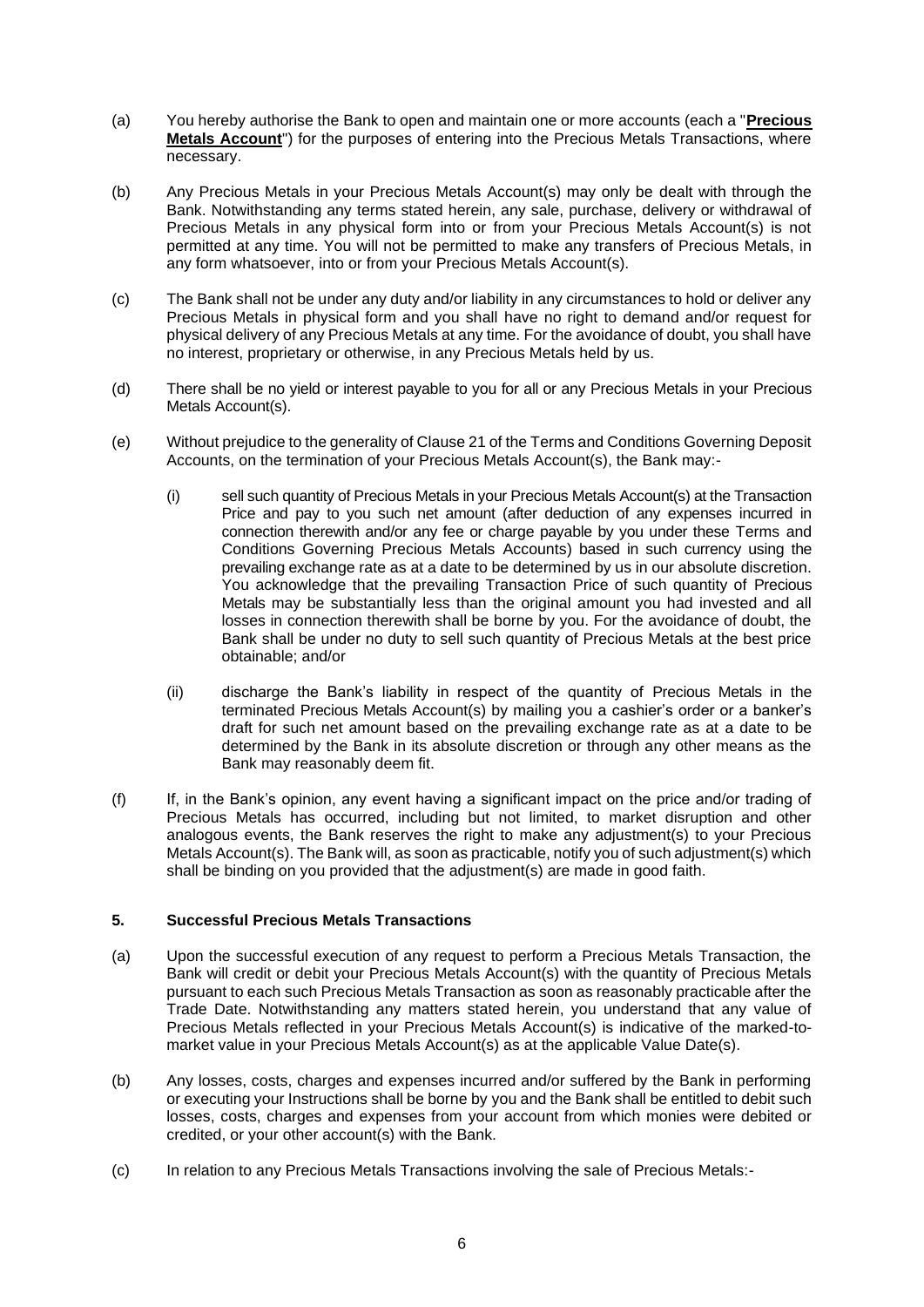- (i) the Bank shall only sell the amount of Precious Metals that you own at the Transaction Price, held in your Precious Metals Account(s) with the Bank and for which you have Instructed the Bank to sell on your behalf; and
- (ii) the sales proceeds of the Precious Metals, which shall be without interest, will be credited into your account with the Bank.
- (d) You undertake to pay all costs, as may be determined by the Bank from time to time, in respect of all Precious Metals Transactions, and any other costs and expenses incurred by the Bank in maintaining the Precious Metals Account(s) or in performing or executing your Instructions. Such costs shall be debited to or against your account(s) with the Bank or from the sales proceeds of the Precious Metals. In addition, any goods and services tax or other similar taxes which are now or hereafter applicable or required by law to be paid on or in respect of any sums payable to the Bank or any costs and expenses incurred by the Bank shall (except to the extent prohibited by the law) be borne or payable by you to the Bank and any sum(s) equivalent to the applicable goods and services tax or other similar taxes in addition to all other sums payable to the Bank shall be debited to or against your account(s) with the Bank or from the sales proceeds of the Precious Metals.

### **6. Confirmations**

- (a) The Bank will, as soon as practicable after the entering into a Precious Metals Transaction, issue and send to you a Confirmation.
- (b) You shall (i) examine all entries in each Confirmation, (ii) report promptly to the Bank any error or omission therein, (iii) return each Confirmation duly signed when requested by the Bank and (iv) notify the Bank should you not receive any Confirmation that should, in the ordinary course of events have been received by you. You further agree that the Bank shall have the right to make adjustments at any time and / or from time to time to any Confirmation if there is any error or omissions therein.
- (c) You agree that if you do not object in writing to the contents in any Confirmation or return such Confirmation duly signed within the stipulated period stated on such Confirmation and in any case not later than seven (7) days from the date of such Confirmation, such Confirmation shall be conclusive and binding on you.
- (d) In the event of any inconsistency between a Confirmation and these Terms and Conditions Governing Precious Metals Accounts, the Confirmation will prevail to the extent of such inconsistency.

#### **7. Representations, Warranties and Undertakings**

- (a) You represent, warrant and undertake that:-
	- (i) you possess the necessary capacity, powers, authority, knowledge and sophistication (A) to transact or invest in the Precious Metals, enter into each Precious Metals Transaction and accept these Terms and Conditions Governing Precious Metals Accounts and (B) to perform and comply with your obligations thereunder;
	- (ii) you are not bankrupt or financially insolvent and no steps are being or have been taken to appoint a trustee in bankruptcy or receiver or judicial manager or liquidator over your assets;
	- (iii) each Precious Metals Transaction is entered into by you (A) as principal, and not agent or in any other capacity, fiduciary or otherwise and (B) for the purposes of managing your investments or hedging or in connection with a line of business, and not for purposes of speculation;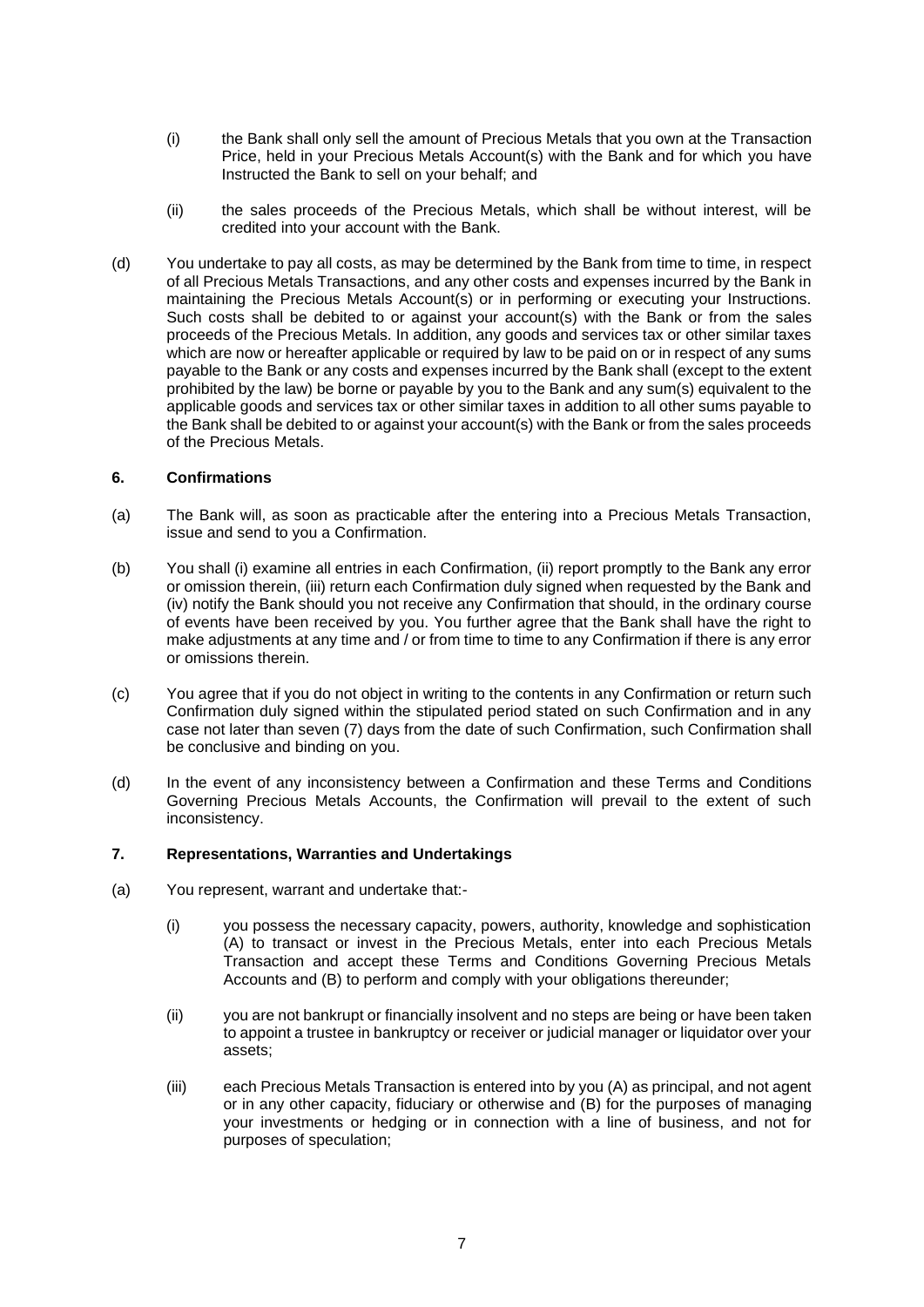- (iv) the entering into, execution and delivery of these Terms and Conditions Governing Precious Metals Accounts and each Precious Metals Transaction and sources of funds used for such transaction (i) does not require any consent or approval of any person which has not already been obtained, (ii) is lawful under all laws, regulations and regulatory policy and all orders, injunctions, decrees, awards or conditions of any government, public body, judicial, administrative or organisation of any jurisdiction binding upon or applicable to you, and that you will take all necessary actions to ensure that any entering into of any Precious Metals Transaction (and sources of funds used for such transaction) will not contravene any law, regulation or regulatory policy or any order, injunction, decree, award or condition of any government, public body, judicial, administrative or organisation of any jurisdiction binding upon or applicable to you or (iii) does not result in the breach of or would not constitute a default under any agreement to which you are a party or a surety, in particular under any agreement relating to any loan, mortgage, bond, deed, guarantee or flawed asset arrangement;
- (v) all information supplied by you in connection with these Terms and Conditions Governing Precious Metals Accounts and each Precious Metals Transaction, financial or otherwise, is true, complete and accurate in all material respects and shall remain true, complete and accurate;
- (i) no Event of Default has occurred or which, with the passage of time or the giving of notice, or both, has occurred or is continuing or would occur in consequence of your entering into these Terms and Conditions Governing Precious Metals Accounts and any Precious Metals Transaction;
- (ii) you will comply at all times with all laws, regulations and regulatory policy of any jurisdiction binding upon or applicable to you relating to or arising from your entry (or the sources of funds used for such entry) into any of the transactions governed by these Terms and Conditions Governing Precious Metals Accounts;
- (iii) neither you nor any of your Affiliates is a Restricted Person;
- (iv) vou shall not (and shall ensure that none of your Affiliates will) directly or indirectly use, or permit or authorise any other person to directly or indirectly use, all or any part of the monies received by you pursuant to the Precious Metals Transactions:
	- (A) for the purpose of (directly or indirectly) financing, or making funds available for or to, any transaction, conduct, trade, business or other activity which violates any Sanctions (or which is related to any Sanctioned Country) or which would breach any Anti-Corruption Laws, Anti-Money Laundering Laws or terrorism financing laws;
	- (B) for the purpose of (directly or indirectly) financing, or contributing or making funds available for or to any Sanctioned Country or Restricted Person; or
	- (C) in any other manner which could result in you or the Bank being in breach of any Sanctions (if and to the extent applicable to either of them) or becoming subject of any Sanctions;
- (v) if you are a corporation, you have implemented and maintained policies and produces that will ensure compliance with the representations, warranties and undertakings set out in this Clause 7;
- (vi) you shall not, whether directly or indirectly, make any payment to the Bank with funds or assets that:
	- (A) constitute property of, or will be beneficially owned by, any Restricted Person; or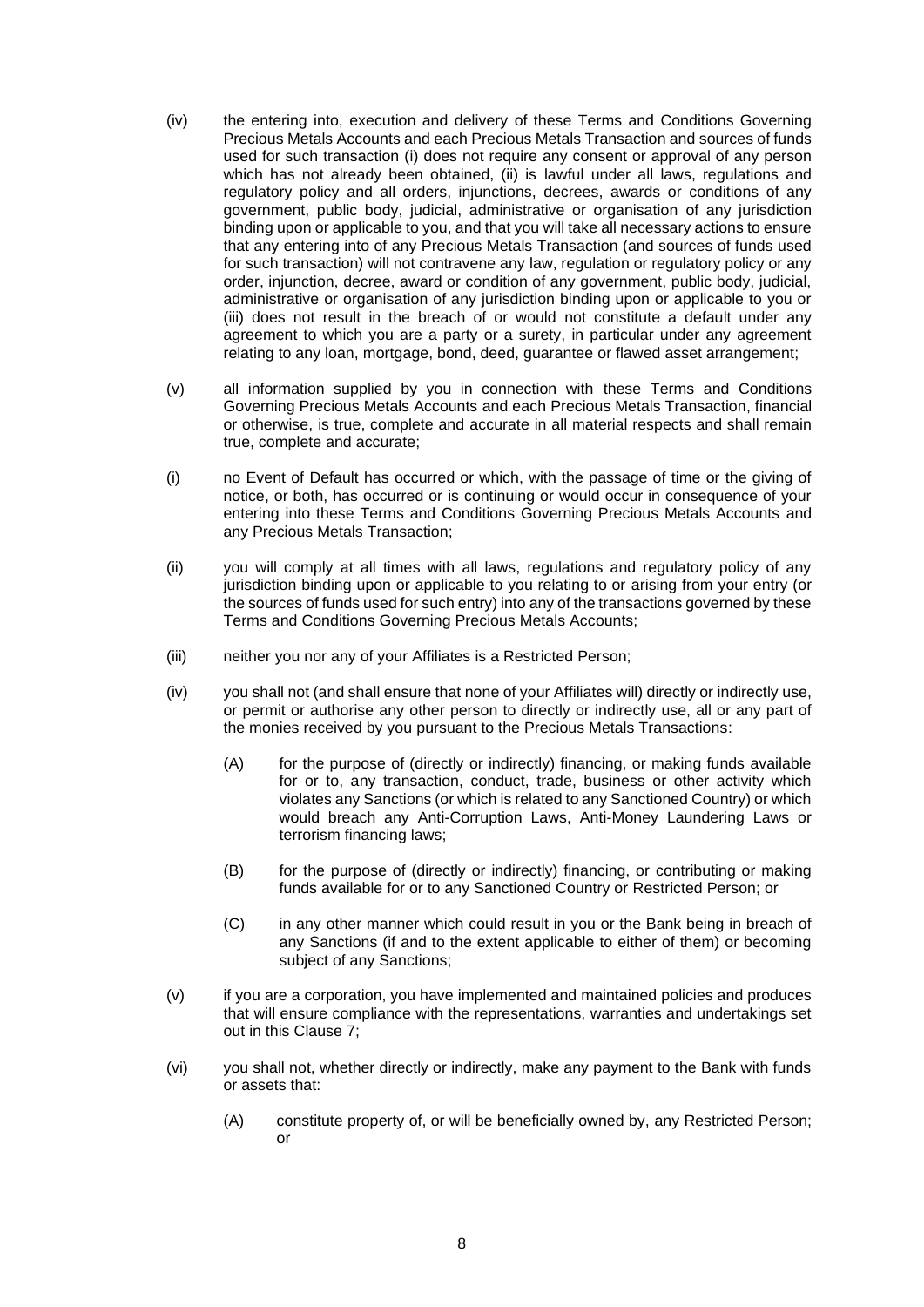- (B) are the direct proceeds derived from any transactions that violate Sanctions applicable to any party hereto;
- (vii) you will promptly deliver to the Bank and permit the Bank to obtain the details of any claims, action, suit, proceedings or investigation against you or your Affiliates by any governmental, judicial or regulatory authority with respect to Sanctions to the extent that such details are available to you;
- (viii) you shall not (and shall ensure that each of your Affiliates will not) violate any Sanctions or breach any Anti-Corruption Laws, Anti-Money Laundering Laws or terrorism financing laws, and will not conduct or engage in, directly or indirectly, any transaction, conduct, trade, business or other activity that could result in your violation of any Sanctions or breach of any Anti-Corruption Laws, Anti-Money Laundering Laws or terrorism financing laws;
- (ix) you shall (and you shall ensure that each of your Affiliates will) conduct your businesses in compliance with Anti-Corruption Laws and Anti-Money Laundering Laws and, if you are a corporation, you shall maintain policies and procedures designed to promote and achieve compliance with the applicable Anti-Corruption Laws and Anti Money-Laundering Laws;
- (x) each Precious Metals Transaction is entered into by you independently and free from any undue influence by any person;
- (xi) each Precious Metals Transaction is entered into by you at your sole risk, based on your own judgment and not in reliance of any statements or representations of the Bank;
- (xii) you are not relying on any communication (written or oral) of the Bank as investment advice or as a recommendation to enter into any Precious Metals Transaction;
- (xiii) you have not received from the Bank any assurance or guarantee as to the expected results of any Precious Metals Transactions; and
- (xiv) you undertake:
	- (A) to ratify and confirm all acts done or caused to be done on your behalf by virtue of these Terms and Conditions Governing Precious Metals Accounts and each Precious Metals Transaction;
	- (B) if required by us from time to time, to execute, sign, seal and deliver such additional documentation, agreements or deeds in furtherance of the purpose and transactions contemplated by these Terms and Conditions Governing Precious Metals Accounts and each Precious Metals Transaction and to procure the execution of the same by any third party;
	- (C) that you will comply in all material aspects with all applicable laws, regulations and orders, the non-compliance of which may affect your ability, authority or capacity to perform your obligations under these Terms and Conditions Governing Precious Metals Accounts or under any Precious Metals Transaction. In this connection, you undertake to obtain the necessary approvals, authorisations and do the necessary filings in order to validly perform your obligations under these Terms and Conditions Governing Precious Metals Accounts and each Precious Metals Transaction;
	- (D) you will forthwith notify us of the occurrence of any Event of Default, the occurrence of which or, with the passage of time, the giving of notice would, constitute an Event of Default; and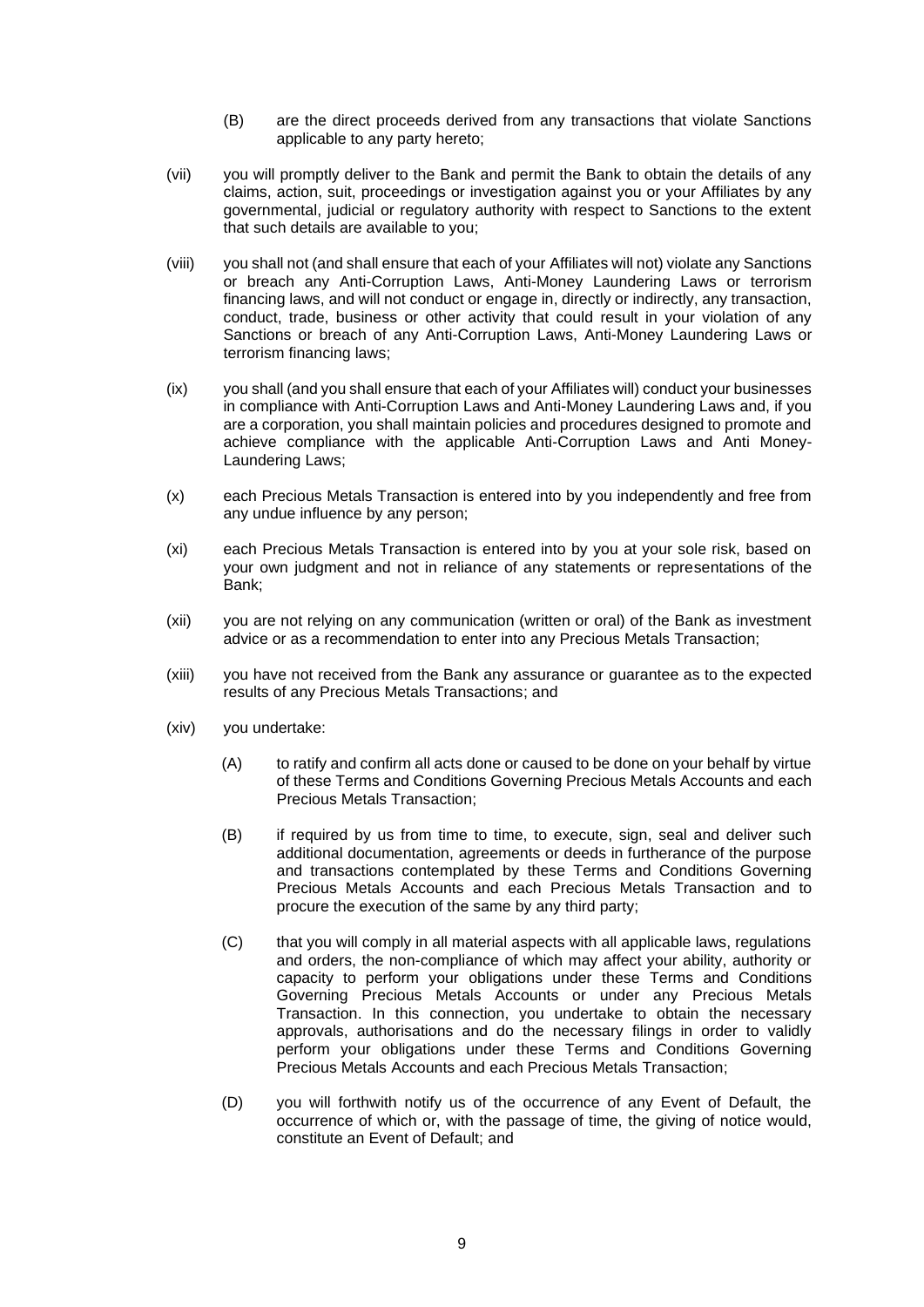- (E) not to sell, transfer, assign, encumber or otherwise create any security interest over, dispose or otherwise deal with the Collateral without our prior consent.
- (b) Each of the representations and warranties mentioned in Clause 7(a) shall be deemed to be repeated (updated where necessary) on and as of each day on which any Precious Metals Transaction is entered into by you.

# **8. Indemnity**

Without prejudice to the generality of the indemnity provisions in the Terms and Conditions Governing Deposit Accounts, you shall indemnify the Bank, its officers, employees, nominees and agents (the "**Indemnified Persons**") promptly on a full indemnity basis from and against:-

- (a) all claims demands actions suits proceedings orders losses (direct or consequential) damages costs and expenses (including all duties, taxes and other levies and legal fees on a full indemnity basis) and any and all other liabilities of whatsoever nature or description howsoever arising which the Indemnified Persons may sustain or incur, directly or indirectly, in connection with acting in accordance with, and enforcement of these Terms and Conditions Governing Precious Metals Accounts or any other agreement in respect of any Precious Metals or as a result of your failure or inability to perform any of your obligations under these Terms and Conditions Governing Precious Metals Accounts (including but not limited to a breach occurring in relation to Clause 17 herein) or any Precious Metals Transactions; and
- (b) any loss, financial or otherwise that may be caused to the Indemnified Persons on account of any (A) investment and/or acquisition by you and sources of funds for such investment and/or acquisition, and/or (B) failure to comply with the laws, regulations or regulatory policy of any jurisdiction (including but not limited to all foreign exchange administration laws and regulations, Anti-Corruption Laws, Anti-Money Laundering Laws, terrorism financing laws or breach of Sanctions) binding upon or applicable to you, and the Bank shall not, in any manner, be responsible or held liable for the foregoing or any other omission on your part.

#### **9. Currency Indemnity**

If any sum due from you or any order or judgment given or made in relation to or in connection with these Terms and Conditions Governing Precious Metals Accounts and each Precious Metal has to be converted from the currency in which is payable by you (the "**currency of account**") into another currency (the "**other currency**") for the purpose of making or filing a claim or proof against you, obtaining an order or judgment in any court or other tribunal or enforcing any order or judgment given or made in relation to or in connection with these Terms and Conditions Governing Precious Metals Accounts and/or a Precious Metal, you shall, as a separate independent debt, indemnify and hold harmless the Bank from and against any loss suffered as a result of any difference between the rate of exchange used to convert the sum in question from the currency of account into the other currency and the rate or rates of exchange at which the Bank may in the ordinary course of business purchase the currency of account with the other currency upon receipt of a sum paid in satisfaction, in whole or in part, of any such order, judgment, claim or proof.

### **10. Determinations and Calculations**

The Bank shall make all determinations and calculations required for any Precious Metals Transaction. The Bank shall discharge its duty in determining and calculating such amounts in good faith and all determinations and calculations shall be binding and conclusive in the absence of manifest error.

#### **11. Netting**

If, on any date, more than one delivery of a particular Permitted Currency under Currency Obligations is to be made between the Parties then, the Bank may, at its absolute discretion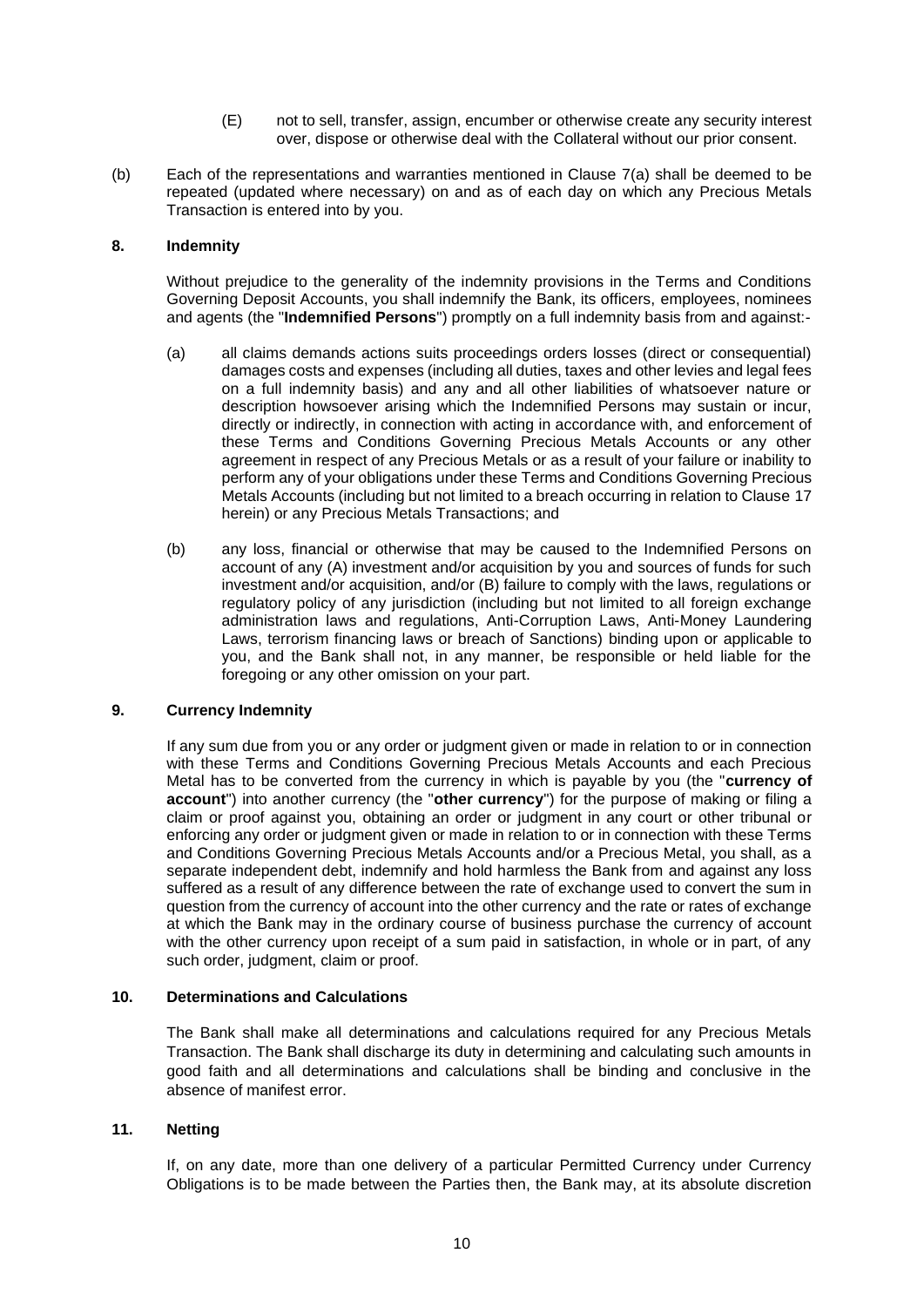require that each Party shall aggregate the amounts of such Permitted Currency deliverable by it and only the difference between these aggregate amounts shall be delivered by the Party owing the larger aggregate amount to the other Party, and, if the aggregate amounts are equal, no delivery of the Permitted Currency shall be made.

# **12. Close-Out**

- (a) If an Event of Default has occurred:
	- (i) the Bank shall be entitled (but shall not be obligated), without prior notice to you, to terminate with immediate effect any or all Precious Metals Transactions which are then outstanding with effect from a date specified by the Bank (the "**Early Termination Date**"); and/or
	- (ii) the Bank may forthwith terminate these Terms and Conditions Governing Precious Metals Accounts.
- (b) On or as soon as reasonably practicable following the occurrence of an Early Termination Date, the Bank will make the calculations on its part and will provide to you a statement specifying any amount payable in respect of outstanding Precious Metals Transactions which are terminated under this Clause 12. Any amount payable by you to the Bank in respect of the termination of the Precious Metals Transactions including, without limitation, any loss of bargain, cost of funding, loss or cost incurred as a result of its terminating, liquidating, obtaining or re-establishing any hedge or related trading position shall be debited from your Account. The determination of the Bank shall, in the absence of bad faith and manifest error, be binding and conclusive against you.
- (c) Without prejudice to the foregoing, you shall pay all costs, charges and expenses (including legal fees on a full indemnity basis) whatsoever and howsoever incurred by the Bank in connection with or arising out of or in any way consequential upon the termination of any or all of the Precious Metals Transactions as aforesaid, and in the enforcement and preservation of the Bank's rights under these Terms and Conditions Governing Precious Metals Accounts or any Precious Metals Transaction.
- (d) The Bank may consolidate all sums due and owing from you to the Bank under these Terms and Conditions Governing Precious Metals Accounts including, without limitation, all sums arising under Clause 12(c) above, and net off any or all sums due and owing from the Bank to you arising under Clause 12(c). The above rights are without prejudice to any right of set-off, combination or other right which the Bank may have under any other agreement or general law.

# **13. Set-Off**

- (a) Without prejudice to Paragraph (b) below, where close-out and liquidation occur, the Bank shall also be entitled:
	- (i) to set-off the net payment calculated by the Bank which the Bank owes to you (whether actual or contingent, present or future), if any, against any property including the Collateral held by the Bank (including the liquidated value of any non-cash collateral) in respect of the Bank's obligations under these Terms and Conditions Governing Precious Metals Accounts; or
	- (ii) to set off the net payment calculated by the Bank which you owe to the Bank (whether actual or contingent, present or future), if any, against any property including the Collateral held by the Bank (including the liquidated value of any non-cash collateral) in respect of your obligations under these Terms and Conditions Governing Precious Metals Accounts,

provided that, for the purposes of either such set-off, any Collateral denominated in a Permitted Currency other than the Bank's base currency shall be converted into such Permitted Currency at the rate determined by the Bank.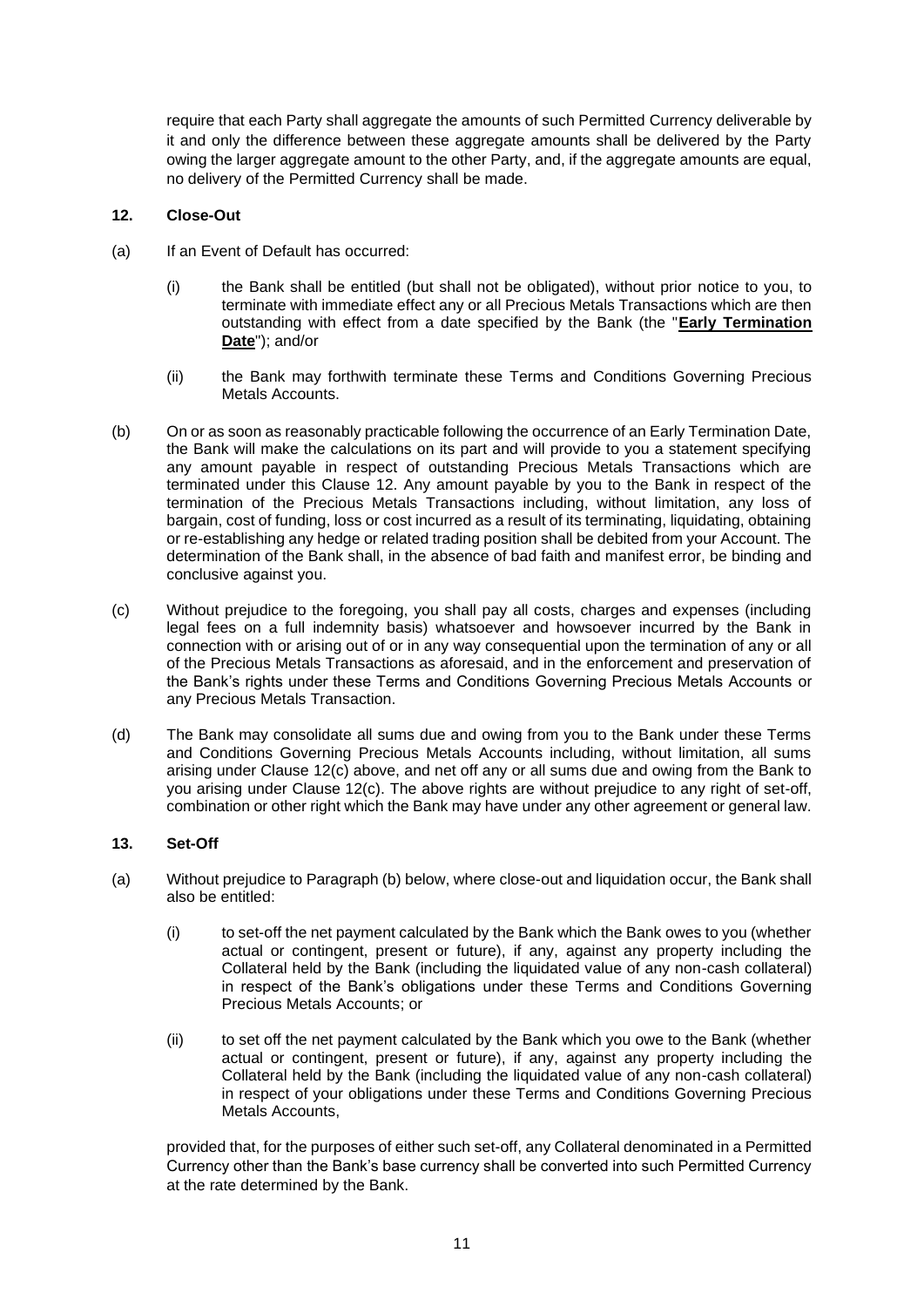- (b) You agree with the Bank as follows:
	- (i) that in addition to any right of set off or general lien or other rights to which the Bank as a banker may be entitled by law, the Bank may at its discretion and without demand or notice to you, combine or consolidate all or any of your accounts or in your name held at any branch whether located in Singapore or any other country (whether alone or jointly with any other person or persons) including without limitation the Account(s) with all or any of the losses whether realised or unrealised arising from these Terms and Conditions Governing Precious Metals Accounts, obligations, claims, expenses and other liabilities (the "**Obligations**") outstanding or owing or unpaid to the Bank by you and set off any sum or sums standing from time to time to the credit of any one or more of such Accounts (notwithstanding that any deposit in any fixed deposit account has not matured or any of the special conditions applicable to the deposit(s) have not been satisfied) in or towards payment, discharge or satisfaction of all or any of the Obligations if an Event of Default occurs. The Bank is hereby authorised to purchase with the moneys standing to the credit of any of the accounts such other currencies as may be necessary to effect such application or set off. Where such combination or set off or transfer requires the conversion of one currency to another, such conversion shall be effected in such manner and at such rate as the Bank may deem appropriate;
	- (ii) that so long as any Obligations are outstanding or owing or unpaid to the Bank by you, the Bank shall be entitled to withhold, and to refuse to accept or honour any orders for or payment of the whole or any part of the Accounts. You undertake that so long as any Obligations are outstanding or owing or unpaid to the Bank by you, you shall not revoke or alter your instructions with respect to any account designated by you or the Bank for the purpose of these Terms and Conditions Governing Precious Metals Accounts;
	- (iii) that so long as any Obligations are outstanding or owing or unpaid to the Bank by you, you shall not withdraw or in any way cause or permit to be withdrawn, or assign, deal with or create (or agree, conditionally or unconditionally, to assign, deal with or create) or have outstanding any mortgage, lien, charge, or other security on or over all or any part of the Account(s) without the Bank's prior consent in writing;
	- $(iv)$  that in the event any of your creditors should seek to attach the Account(s) by any proceedings or otherwise or in the event that a liquidator, receiver, administrator, judicial manager or other similar officer should be appointed by you or over any of your assets or properties, the Bank's right of set off shall be deemed to have arisen immediately before the commencement of such proceedings or before such appointment (as the case may be); and
	- (v) that you shall immediately upon your request execute and sign all such documents and do or procure the doing of all such other acts and things as the Bank may deem necessary or appropriate to secure to the Bank the full benefits of all of its rights to the Account(s) or any part or parts thereof and shall pay all legal fees (on a full indemnity basis) and other costs and disbursements (and any goods and services tax payable in connection therewith) incurred in connection with demanding and enforcing the payment of moneys due or owing to the Bank or otherwise howsoever in enforcing any of its rights under these Terms and Conditions Governing Precious Metals Accounts.

# **14. Consolidation**

In addition to any rights the Bank may be entitled to by law or otherwise, the Bank may at its discretion at any time and from time to time without notice to you combine, consolidate or merge the balances on all or any of your Accounts (notwithstanding that any fixed deposit has not matured or any of the conditions applicable to any account have not been satisfied) and the Bank's right of set-off shall extend to include a continuing right at any time and without any prior notice or demand forthwith to transfer and set-off all or any part of any balance standing to the credit of any Account and to apply the same in or towards payment or satisfaction of all your liabilities (whether actual or contingent, present or future), whether owing individually, jointly or jointly and severally.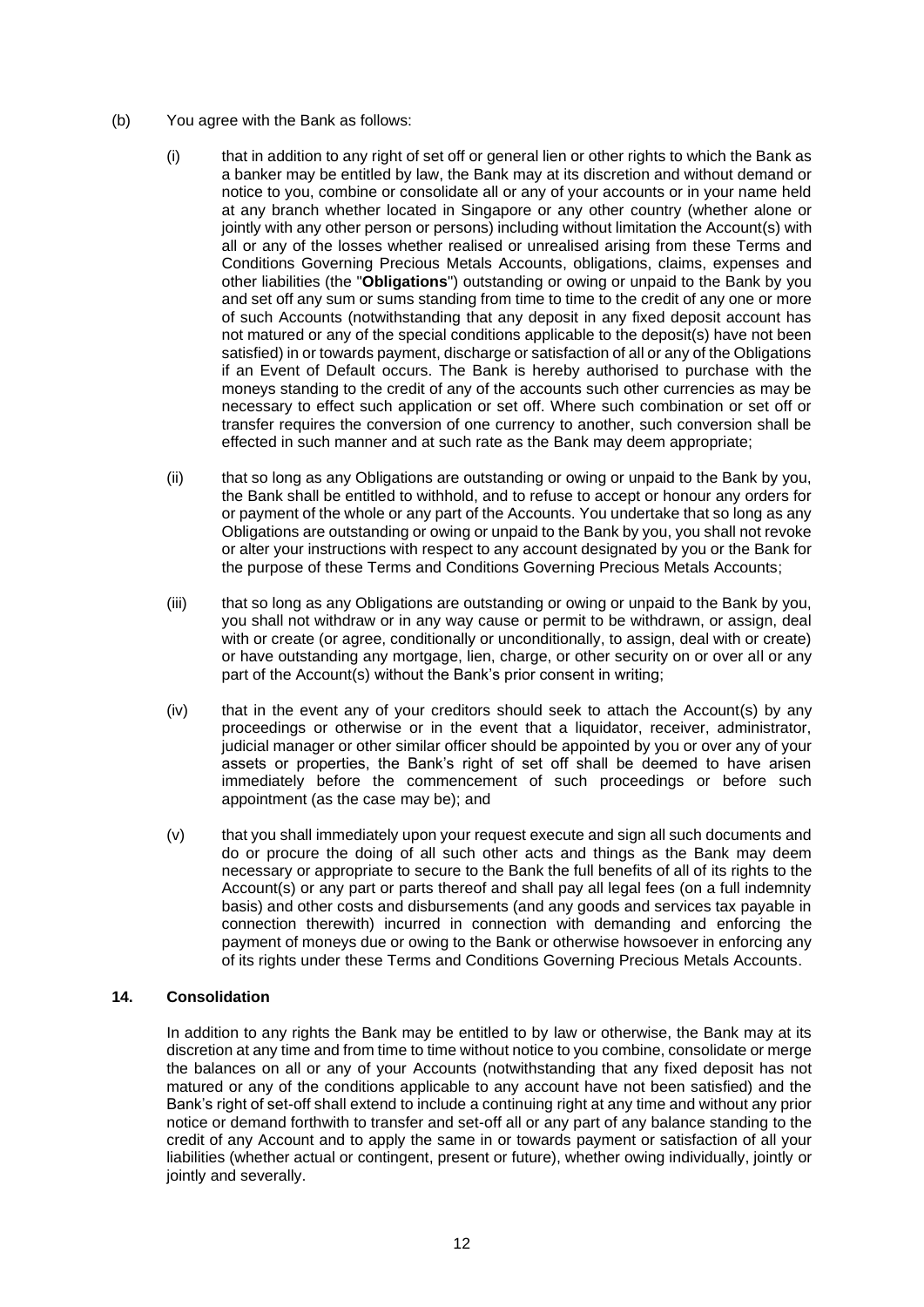# **15. Amendments**

- (a) The Bank may at any time at its absolute discretion and upon written notice to you, change any one or more of these Terms and Conditions Governing Precious Metals Accounts and/or vary or restructure the terms and conditions of any relevant Precious Metals Transactions (including, but without limitation, varying the currency and/or date in respect of any monies received pursuant to the Precious Metals Transactions). Such change(s) shall take effect from the date stated in the notice, which in most instances shall be no less than 30 days from the date of the notice.
- (b) If you continue to hold and/or transact or invest in Precious Metals or enter into Precious Metals Transactions after such notification, you shall be deemed to have agreed to all the amendment(s) and variations without variations.
- (c) The Bank may notify you of any changes to these Terms and Conditions Governing Precious Metals Accounts and/or the terms and conditions of any relevant Precious Metals Transactions by:-
	- (i) specifying such changes in the statements to be sent to you;
	- (ii) displaying such changes at the Bank's branches or automated teller machines;
	- (iii) posting such changes on the Bank's website;
	- (iv) electronic mail or letter;
	- (v) publishing such changes in any newspapers; or
	- (vi) such other means of communication as the Bank may determine in its absolute discretion.

#### **16. Force Majeure**

- (a) The Bank shall not be responsible or liable for any loss, damage, injury or delay due to:-
	- (i) acts of government, strikes, lockouts, fire, lightning, aircraft, explosion, flooding, riots, civil commotion, acts of war, acts of God or other such emergencies;
	- (ii) any change in exchange control, laws and regulations or any moratorium or restrictions on currency exchange or remittance;
	- (iii) any other act or circumstances beyond the control of either party preventing these Terms and Conditions Governing Precious Metals Accounts or any Precious Metals Transaction from being carried out; or

and you shall indemnify the Bank and hold it harmless against any loss suffered by the Bank by reason thereof.

(b) In the event of any of the circumstances listed in Clause 16(a) above, the Bank shall be entitled (but is not obliged) to follow the market practice of other banks in resolving the difficulty caused by such circumstances, even if such market practice would not be in accordance with the terms of these Terms and Conditions Governing Precious Metals Accounts (including making payment to you in a currency determined by the Bank as it deems appropriate).

#### **17. Compliance and Sanctions**

- (a) You agree that the Bank may at any time, without your prior consent, be entitled to:
	- (i) suspend operations of or terminate the provision of the Precious Metals Account(s);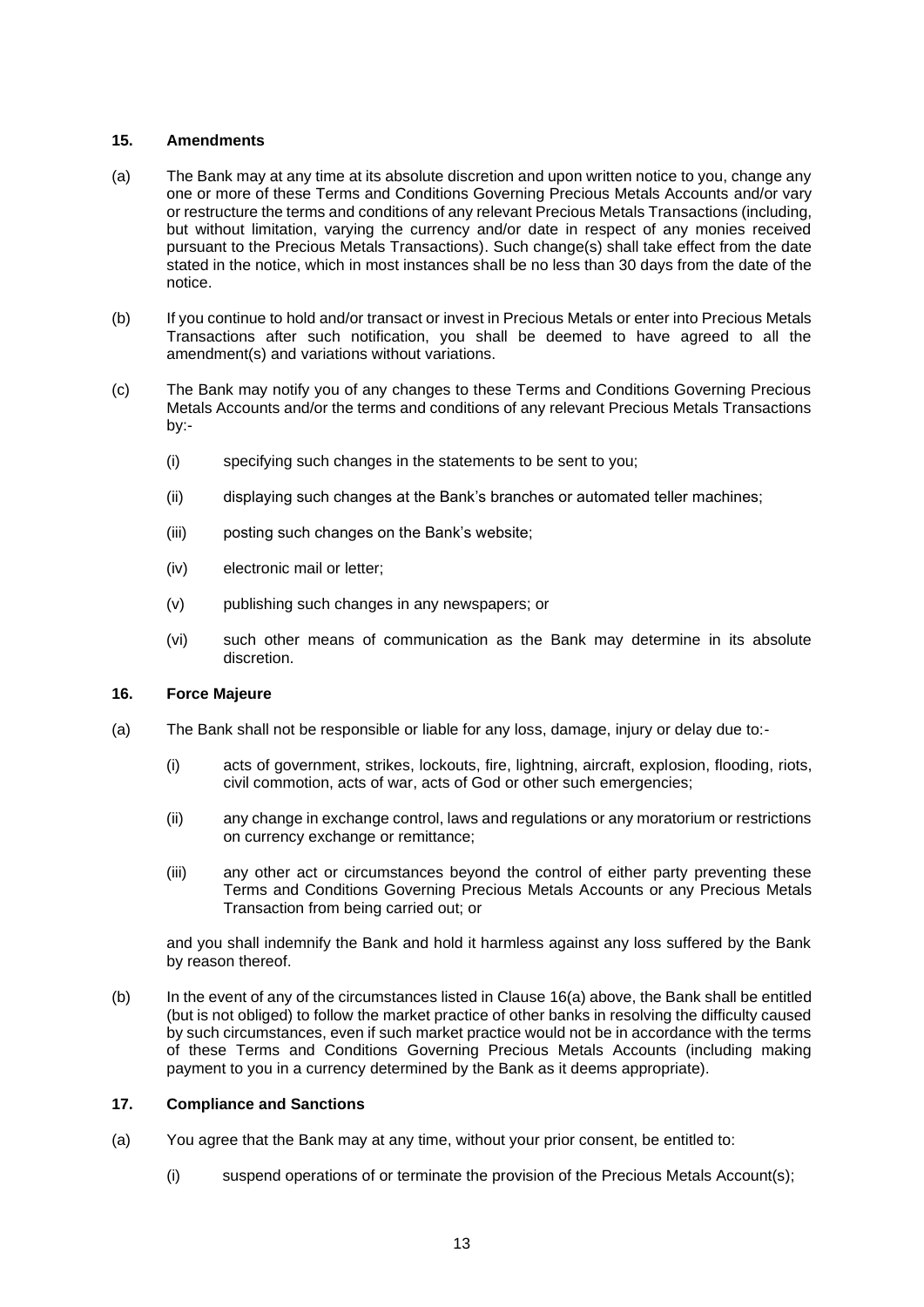- (ii) sell or otherwise deal with any Precious Metals or terminate any Precious Metals Transaction and/or all contractual relationships with you;
- (iii) refuse to enter into, process or complete any transaction or otherwise act on any instruction or request;
- (iv) cancel or unwind any transaction or unsettled trades or deals; or
- (v) delay or withhold any monies received pursuant to any Precious Metals Transactions or other payment,

and take any action as the Bank considers appropriate, whether wholly or partially and for such duration as the Bank may determine in its sole and absolute discretion without incurring any liability if the Bank suspects that any transaction in connection with the relevant Precious Metals:

- (aa) may breach any applicable laws, regulations, guidelines, restrictions or directions and/or the Bank's internal policy(ies), including without limitation those relating to antimoney laundering, anti-corruption, counterterrorism, anti-bribery, anti-fraud, tax evasion, embargoes or reporting requirements under financial transactions legislation or economic and trade sanctions;
- (bb) involves any Restricted Person (natural, corporate or governmental) or any person that is connected, directly or indirectly, to any person that is sanctioned under economic and trade sanctions; and/or
- (cc) may directly or indirectly involve the proceeds of, or be applied for the purposes of, conduct which is unlawful in any country (including but not limited to any purpose that would violate any Sanctions or that would fund, facilitate or finance any activities, business or transactions of, or with, any Restricted Person or any Sanctioned Country).
- (b) The Bank may take and instruct any delegate to take any action which it in its sole and absolute discretion consider appropriate so as to comply with any applicable law, regulation, request of a public or regulatory authority or any policy of the Bank which relates to the prevention of fraud, money laundering, terrorism or other criminal activities or the provision of financial and other services to sanctioned person or entities. Such action may include but is not limited to the interception and investigation of transactions in connection with Precious Metals including the source of the intended recipient of funds paid into or out of accounts. In certain circumstances, such action may delay or prevent the processing of instructions, the settlement of transactions in connection with the Precious Metals or the Bank's performance of its obligations under these Terms and Conditions Governing Precious Metals Accounts or the Terms and Conditions Governing Deposit Accounts or in connection with any Precious Metals Transactions. The Bank need not notify you until a reasonable time after it is permitted to do so under law, regulation or policy of the Bank, or by such public or regulatory authority.
- (c) The Bank shall not be responsible or liable for any loss, damage, injury or delay due to for any expense, cost, loss, damage, liability or other consequence (whether direct, indirect or consequential) suffered or incurred by you for any actions taken by the Bank which it, in its sole and absolute discretion, considers appropriate so as to comply with any laws, regulations, guidelines, restrictions or directions of any jurisdiction, request of a public or regulatory authority or Sanctions Authority or any policy of the Bank, and you shall indemnify the Bank and hold it harmless against any loss suffered by the Bank by reason thereof.
- (d) For the avoidance of doubt, the terms of this Clause 17 apply in addition to and do not derogate from any of the terms set forth in these Terms and Conditions Governing Precious Metals Accounts and the Terms and Conditions Governing Deposit Accounts.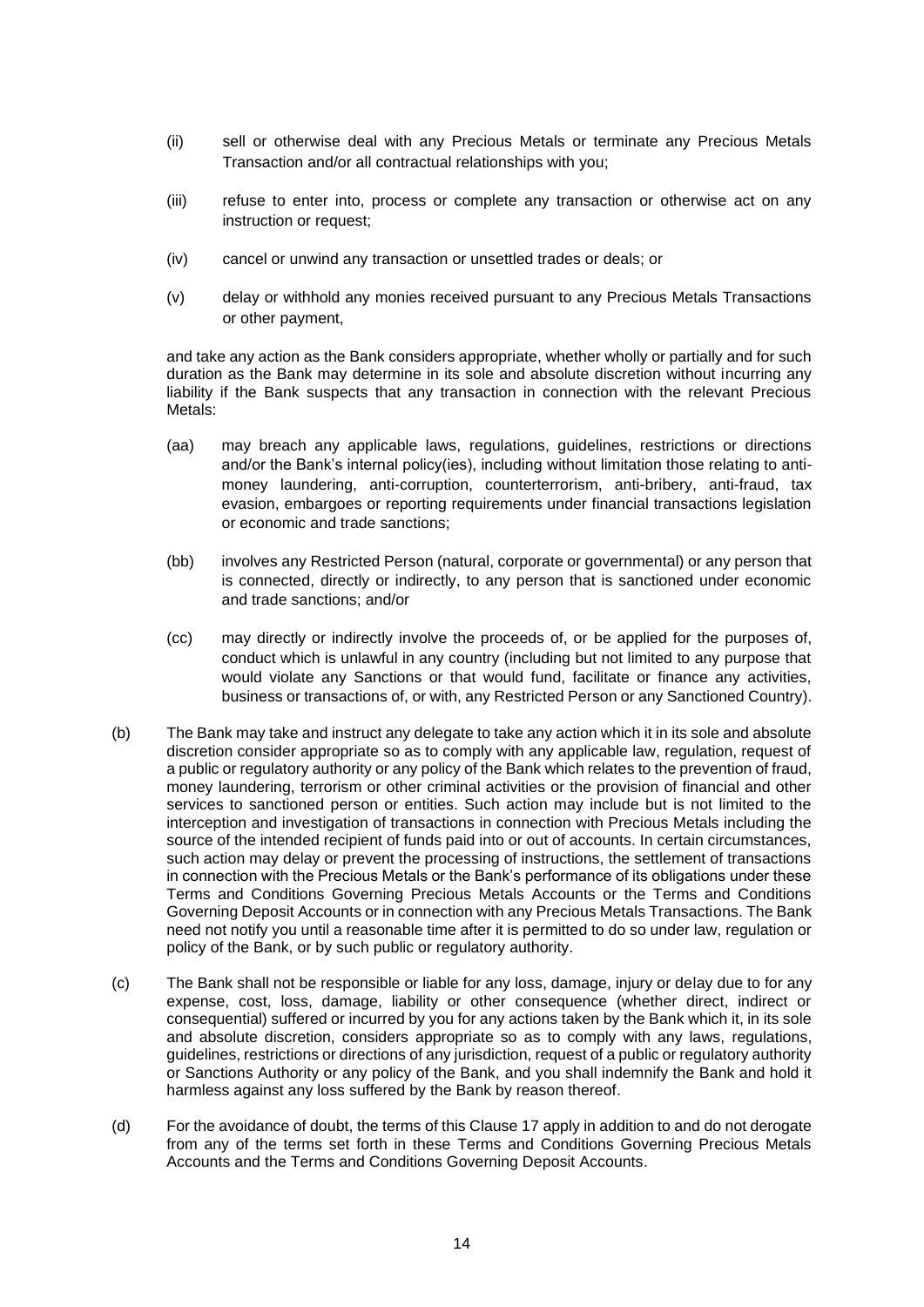### **18. Miscellaneous**

- (a) You agree (i) that all telephonic conversations between you and the Bank in connection with any Precious Metals Transaction may be electronically recorded and (ii) to the admission of such electronic records and any part thereof as evidence in any proceedings.
- (b) The Bank may at any time assign and/or transfer all or any of its rights, benefits and obligations under these Terms and Conditions Governing Precious Metals Accounts or any one or more Precious Metals Transactions. Except with the Bank's prior written consent and subject to such conditions as the Bank may prescribe, you shall not assign, transfer or charge to any third party or create any security or other interest in or otherwise dispose of or purport to do the same in respect of Precious Metals or any part thereof.
- (c) No failure or delay by the Bank in exercising or enforcing any right or option under these Terms and Conditions Governing Precious Metals Accounts shall operate as a waiver thereof or limit, prejudice or impair the Bank's right to take any action or to exercise any right as against you or render the Bank responsible for any loss or damage arising therefrom.
- (d) Each of the provisions in these Terms and Conditions Governing Precious Metals Accounts is severable and distinct from the others and if at any time any one or more of such provisions is or becomes invalid, illegal or unenforceable, the validity, legality and enforceability of the remaining provisions shall not in any way be affected or impaired thereby.
- (e) You hereby agree that personal service of any writ of summons or other originating process or a sealed copy thereof pleadings or other documents may be effected on you by leaving the same at your place of business or abode or your address in Singapore last known to the Bank (and in this connection the Bank shall be entitled to rely on the records kept by it or that of any registry or government or statutory authority) and if your last known address shall be a postal box number or other hold mail address then personal service may be effected by posting the same to such address or addresses and you irrevocably confirm service of such writs of summons originating process pleadings or documents in the manner aforesaid shall be deemed good sufficient personal service on you.
- (f) No branch of the Bank in any other jurisdiction(s), subsidiary or affiliate shall under any circumstances whatsoever be liable to you in respect of the Bank's obligations and/or liabilities under these Terms and Conditions Governing Precious Metals Accounts.
- (g) Where "you" consist of two or more persons, or if you are a partnership or other unincorporated entity consisting of two or more persons, these Terms and Conditions Governing Precious Metals Accounts shall be binding on your respective successors in title, executors and personal representatives, as the case may be, and your liabilities hereunder shall be joint and several. You shall be jointly and severally responsible and liable to the Bank for all monies owing and liabilities incurred to the Bank by any one or more of you or under or in connection with any Confirmation, acceptance of Confirmation or any confirmation of Instructions or any documents signed or made or sent or conveyed by any one or more of you.
- (h) Where "you" refers to a corporation, these Terms and Conditions Governing Precious Metals Accounts shall be binding on such entity's successors in title.
- (i) These Terms and Conditions Governing Precious Metals Accounts shall be read in conjunction with the Terms and Conditions Governing Deposit Accounts. For the avoidance of doubt, where applicable, all references in the Terms and Conditions Governing Deposit Accounts to (i) "Account" shall include any Precious Metals Account(s) you may have with the Bank whether alone, jointly or jointly with any other person(s) from time to time and (ii) "Products" shall include Precious Metals.
- (j) In addition and without prejudice to the disclosures consented to or permitted under the Terms and Conditions Governing Deposit Accounts, you hereby further agree, acknowledge, authorise and consent to the Bank disclosing information about you and/or any Precious Metal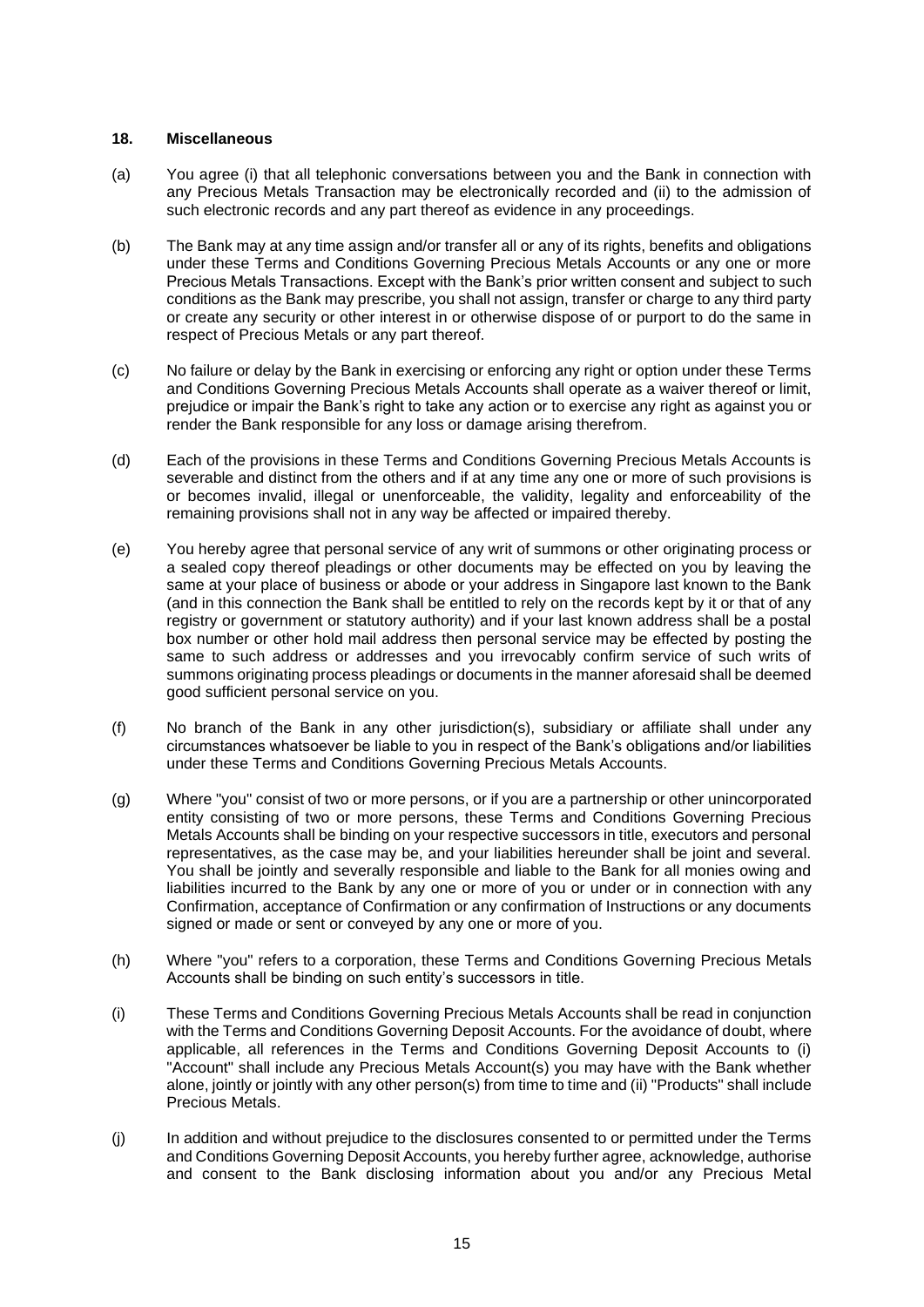Transaction to (a) the Bank's head office, branches, affiliates, professional advisers and service providers; (b) any trade repository, clearing house, centralised clearing party (including any clearing member of such clearing house or centralised clearing party) or clearing broker appointed by the Bank; (c) any person as required by law, regulation or order of a court of competent jurisdiction; (d) any regulatory or governmental authority; or (e) any person for any purpose that the Bank deems necessary in its sole and absolute discretion. Such authority to disclose shall continue notwithstanding that you no longer have any Precious Metals Transaction and/or Account.

### **19. Contracts (Rights of Third Parties) Act**

A person who is not a party to any agreement governed by these Terms and Conditions Governing Precious Metals Accounts has no right under the Contracts (Rights of Third Parties) Act (Chapter 53B) to enforce any of these Terms and Conditions Governing Precious Metals Accounts.

### **20. Governing Law**

These Terms and Conditions Governing Precious Metals Accounts shall be governed and construed in all respects in accordance with the laws of the Republic of Singapore but in enforcing these Terms and Conditions Governing Precious Metals Accounts the Bank is at liberty to initiate and take actions or proceedings or otherwise against you in the Republic of Singapore or elsewhere as the Bank may deem fit, and you hereby agree that where any actions or proceedings are initiated and taken in the Republic of Singapore, you shall submit to the jurisdiction of the Courts of the Republic of Singapore in all matters connected with your obligations and liabilities under or arising out of these Terms and Conditions Governing Precious Metals Accounts.

#### **21. Fees, Costs and Charges**

- (a) You shall on demand pay all of the Bank's fees, commissions and other charges for the Services at such rates and in such manner as the Bank may impose and stipulate from time to time, and all costs and expenses with respect to the execution, performance and/or settlement of any Precious Metals Transaction or the provision of any service or facility to you.
- (b) The Bank may at any time at its absolute discretion and upon written notice to you, change the prevailing rate and/or amount of any charges or fees payable by you as stated in the Bank's pricing guide. Such changes(s) shall take effect from the date stated in the notice, which in most instances, shall be no less than 30 days from the date of notice. If you continue to make use of any such Services, you shall be deemed to have agreed to such revised rate of charges or fees without reservation.
- (c) The Bank shall be entitled from time to time, to enter into soft commission arrangements with any of the brokers, agents or affiliates whereby we will receive benefits from such parties or a portion of the charges, commissions or fees paid. Such benefits shall not be accountable to you and the Bank shall be entitled to retain such benefits.
- (d) All costs and expenses (including legal costs on a full indemnity basis, costs for hedging or other similar transactions, registration fees, stamp fees, fees incurred in the provision of such Services and other commission, charges and out-of-pocket expenses) incurred by the Bank in connection with the performance, protection, preservation or enforcement of our rights under these Terms and Conditions Governing Precious Metals Accounts and/or any Precious Metals Transaction shall be payable by you on demand.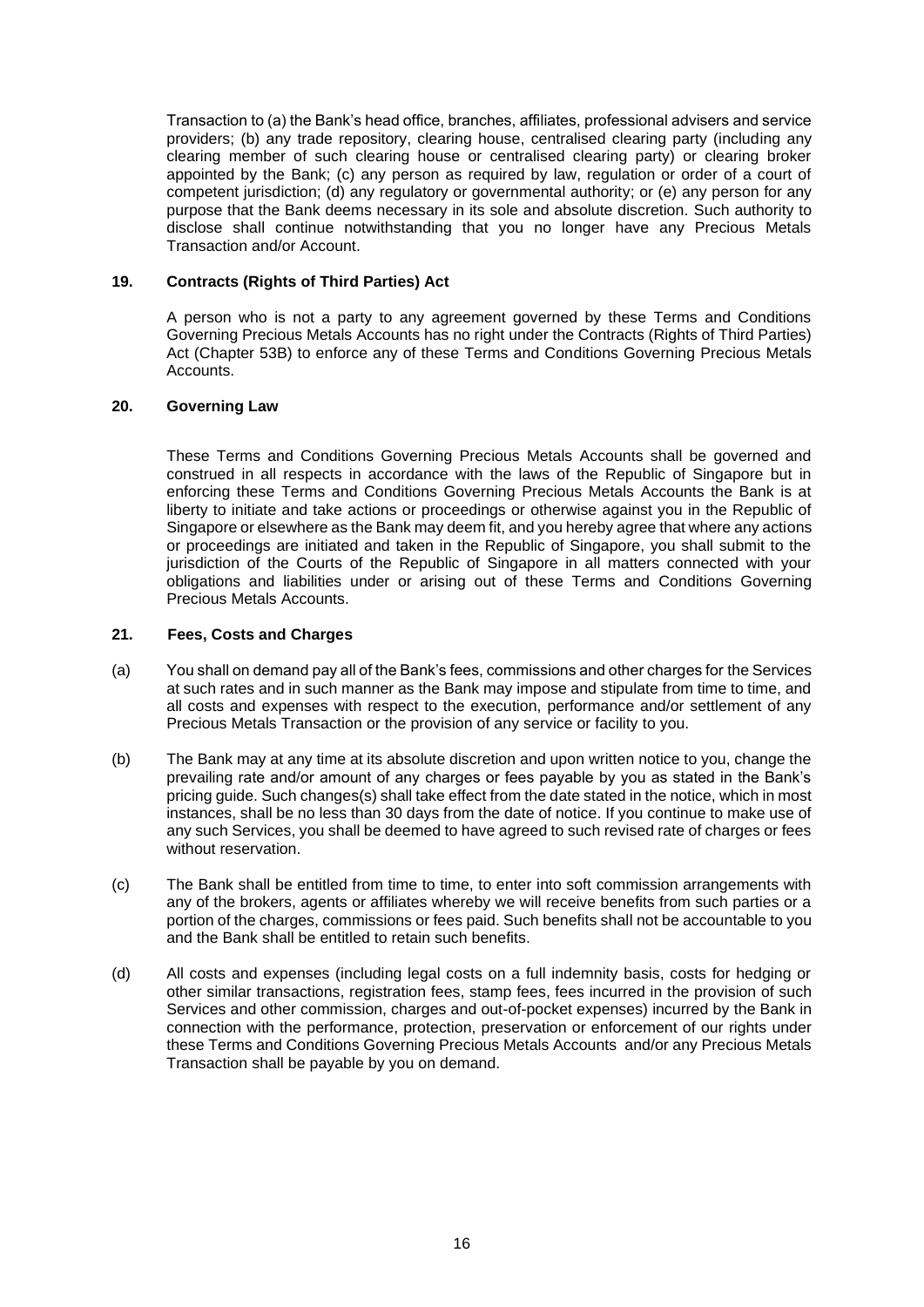#### **APPENDIX**

# **GENERIC RISK DISCLOSURE STATEMENT PERTAINING TO PRECIOUS METALS ACCOUNTS**

This brief Generic Risk Disclosure Statement Pertaining to Precious Metals Accounts does not purport to disclose or discuss all of the risks or other significant aspects of the commodity markets or of entering into Precious Metals Transactions. This Generic Risk Disclosure Statement Pertaining to Precious Metals Accounts is intended as general only and is not specific to any transaction.

Investing in commodities like Precious Metals is entirely speculative and carries inherent risks not ordinarily associated with less volatile investment arrangements. Precious Metals prices may move abruptly and unpredictably.

You should fully understand and be aware that it is your sole responsibility to make your own independent appraisal and investigation into the risks associated with Precious Metals Transactions (including, without limitation, obtaining advice from such professional advisers (including legal, regulatory, tax, business, investment, financial and accounting advisers) as you may deem necessary to consult). You must also ensure that you have sufficient knowledge, experience, sophistication and professional advice to make your own evaluation of the merits and risks of entering into such transactions.

In considering whether to enter into any Precious Metals Transactions, you should be aware of the following:

### **1. Market Forces**

- 1.1 The commodities market is volatile and any investments in Precious Metals are subject to price fluctuations which may provide both opportunities and risks. Past performance of Precious Metals is not indicative of future results as prices of Precious Metals can go up or down.
- 1.2 Under certain market conditions you may find it difficult or impossible to liquidate or trade in Precious Metals, to assess a fair price or assess risk exposure. This can happen, for example, where the market for such Precious Metal is illiquid or where there is a failure in electronic or telecommunications systems, and where there is the occurrence of an event commonly known as "force majeure".
- 1.3 The Bank consequently cannot and do not warrant that the pricing of the Precious Metals that the Bank secures for you are or will at any time be the best price available to you.

# **2. Currency Risks**

2.1 If the amounts receivable by you pursuant to any Precious Metals Transaction is not denominated in the currency you ordinarily transact in, you will be subject to the risk of exchange rate fluctuations that may cause a loss on such amounts receivable if the amounts receivable is converted to another currency. Exchange controls may also be applicable in respect of certain foreign currencies. You will bear all exchange rate and exchange control risk for such currency conversion(s).

### **3. Precious Metals Accounts**

- 3.1 Investments in Precious Metals are not deposits nor does the value of Precious Metals in your Precious Metals Account(s) reflected in any Statement of Account represent a deposit of money. [A Precious Metals Account is not subject to the provisions of the Deposit Insurance and Policy Owners' Protection Schemes Act 2011 of Singapore and is not eligible for deposit insurance coverage under the [Deposit Insurance](http://www.ipb.citibank.com.sg/english/static/dp_ins.htm) Scheme.]
- 3.2 The Bank acts as principal in all Precious Metals Transactions, including but not limited to the sale and purchase of the Precious Metals in your Precious Metals Account(s). In this regard, all obligations to be performed by the Bank shall be subject to the laws of Singapore.